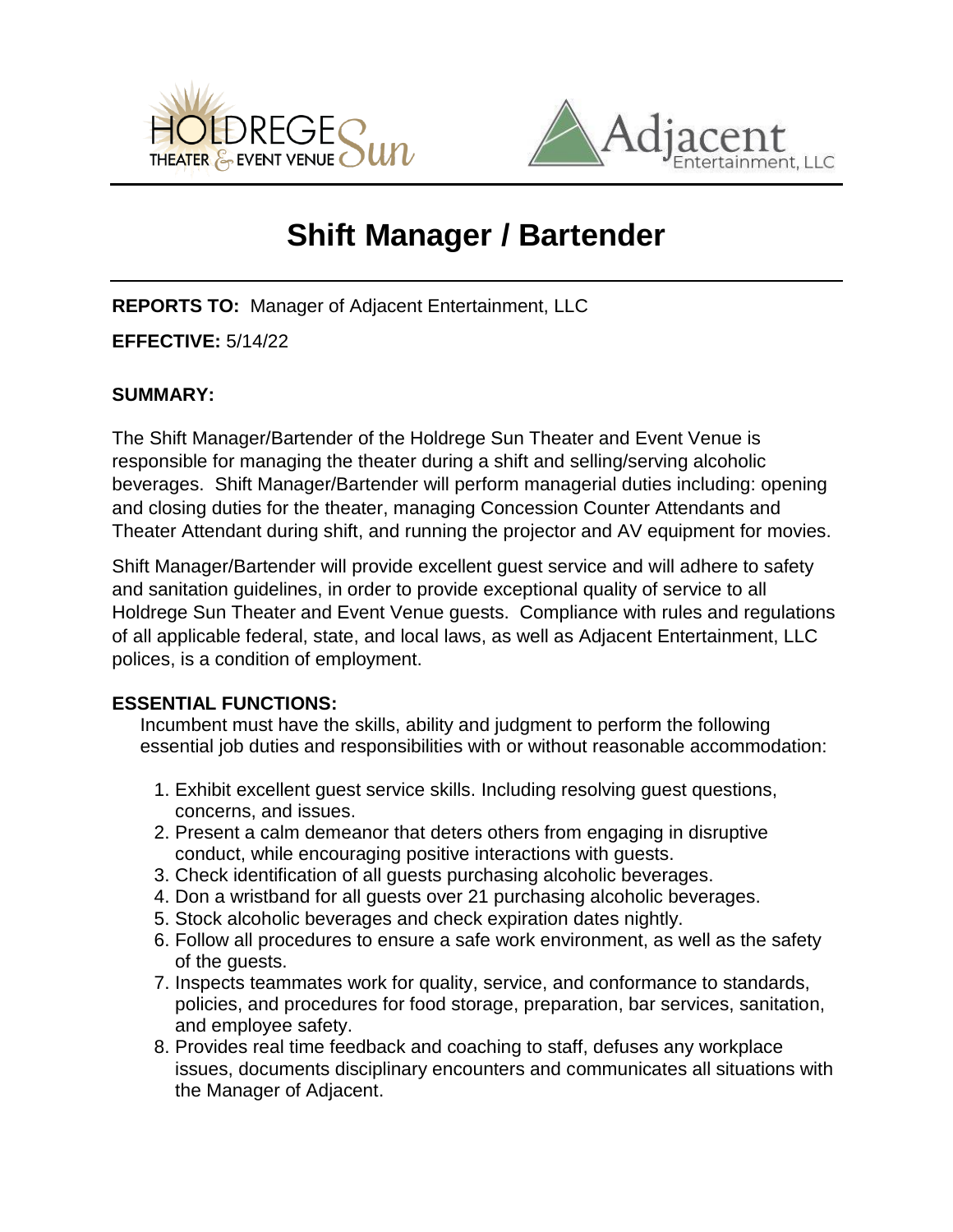



- $\overline{a}$ 9. Pull and count cash, cash equivalents, and coupons from individual drawer and enter results into Retriever point-of-sale system and balances per fiscal requirements.
- 10.Follow guidance on safe use of all chemical/cleaning materials.
- 11.Adhere to all Nebraska Liquor License Commission rules, regulations, and laws.
- 12.Maintain regular personal attendance for all scheduled shifts.
- 13.Shift Manager/Bartender duties will include running projector and AV equipment, sales at concessions counter, guest services, opening and closing duties of theater, and completing/sending box office reports and End of Day Reports.
- 14.Assist with other theater functions and perform other duties as directed.

## **SUPERVISORY RESPONSIBILITIES:**

1. Directly manages Concession Counter Attendants and Theater Attendants during working shifts.

### **PHYSICAL DEMANDS:**

The physical demands described here are representative of those that must be met by an employee to successfully perform the essential functions of this job. Reasonable accommodations may be made to enable individuals with disabilities to perform the essential functions. While performing the duties of this job, the employee is regularly required to sit, stand and walk; use hands to finger, handle, or feel objects, tools, or controls; reach with hands and arms; taste or smell. The employee frequently is required to talk or hear. The employee is occasionally required to climb or balance and stoop, kneel, crouch or crawl. The employee must regularly lift and/or move up to 25 pounds, frequently lift and/or move up to 10 pounds, and occasionally lift and/or move up to 50 pounds. Specific vision abilities required by this job include close vision, color vision, depth perception, and the ability to adjust focus.

#### **WORK ENVIRONMENT:**

The work environment characteristics described here are representative of those an employee encounters while performing the essential functions of this job. Reasonable accommodations may be made to enable individuals with disabilities to perform the essential functions.

While performing the duties of this job, employees frequently work near moving mechanical parts and is frequently exposed to fumes or airborne particles and risk of electrical shock. The employee occasionally works with explosive, toxic or caustic chemicals. The noise level in the work environment is usually moderate.